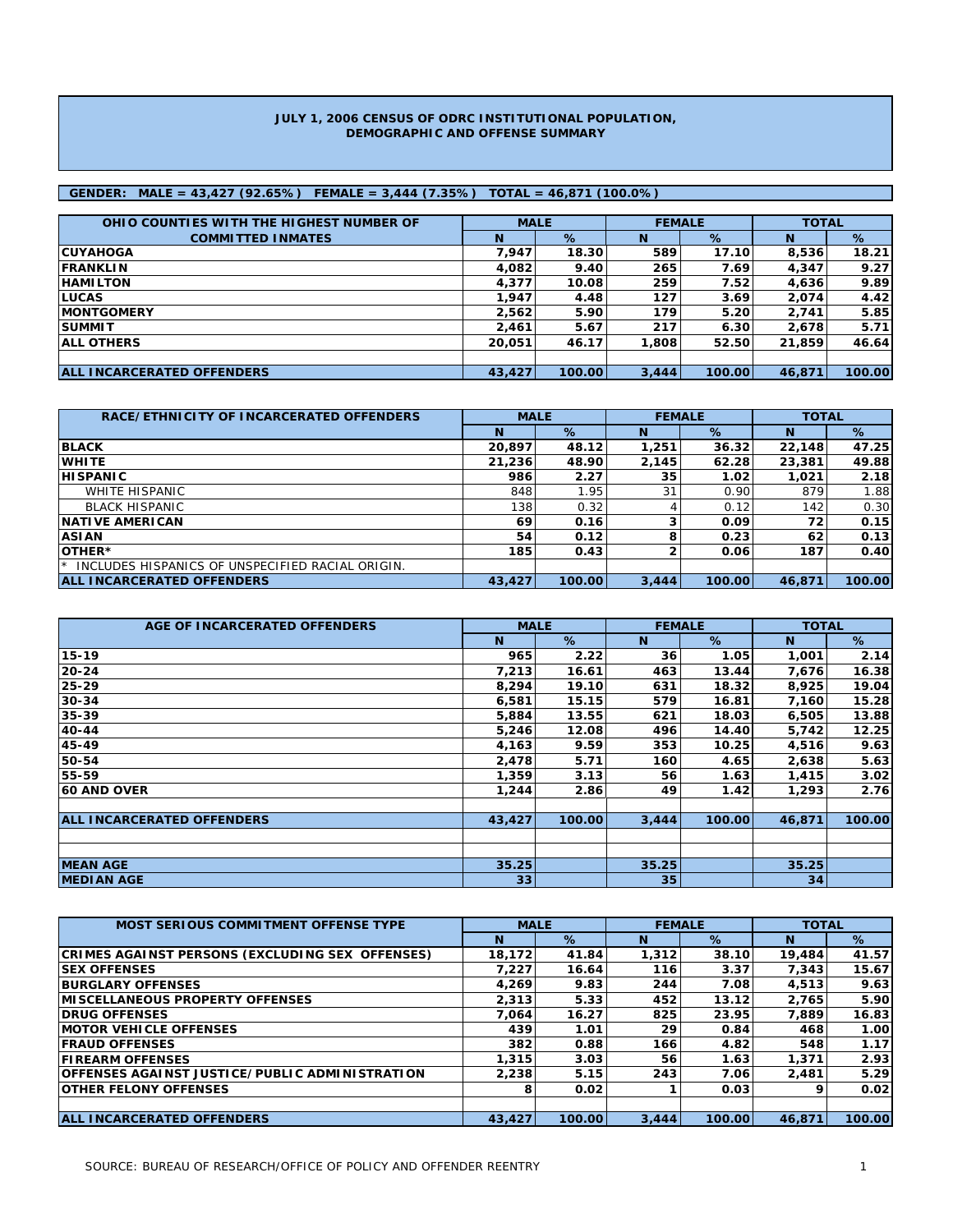## **OHIO DEPARTMENT OF REHABILITATION AND CORRECTION JULY 1, 2006 INSTITUTIONAL CENSUS**

a sa kacamatan ing Kabupatèn Kabupatèn Kabupatèn Kabupatèn Kabupatèn Kabupatèn Kabupatèn Kabupatèn Kabupatèn K

**Contract Contract Contract** 

|                                 |             |              | <b>INCARCERATED OFFENDER'S COUNTY OF COMMITMENT BY SEX AND RACE</b> |              |                      | <b>ON JULY 1, 2006</b> |            |              |                              |              |                               |                     |
|---------------------------------|-------------|--------------|---------------------------------------------------------------------|--------------|----------------------|------------------------|------------|--------------|------------------------------|--------------|-------------------------------|---------------------|
|                                 | <b>MALE</b> |              | <b>FEMALE</b>                                                       |              |                      | <b>BLACK</b>           |            | WHITE        | <b>OTHER</b>                 |              |                               |                     |
| OHIO COUNTY                     | N           | $\%$         | N                                                                   | %            | N                    | $\%$                   | N          | $\%$         | N                            | %            | <b>COUNTY</b><br><b>TOTAL</b> | PERCENT<br>OF TOTAL |
| <b>ADAMS</b>                    | 87          | 0.19         | 3                                                                   | 0.01         | $\mathbf{1}$         | 0.00                   | 89         | 0.19         | $\mathsf{O}$                 | 0.00         | 90                            | 0.19                |
| <b>ALLEN</b>                    | 489         | 1.04         | 26                                                                  | 0.06         | 317                  | 0.68                   | 190        | 0.41         | 8                            | 0.02         | 515                           | 1.10                |
| <b>ASHLAND</b>                  | 140         | 0.30         | 5                                                                   | 0.01         | 11                   | 0.02                   | 132        | 0.28         | $\overline{2}$               | 0.00         | 145                           | 0.31                |
| <b>ASHTABULA</b>                | 284         | 0.61         | 17                                                                  | 0.04         | 68                   | 0.15                   | 216        | 0.46         | 17                           | 0.04         | 301                           | 0.64                |
| <b>ATHENS</b>                   | 162         | 0.35         | 12                                                                  | 0.03         | 8                    | 0.02                   | 165        | 0.35         | $\mathbf{1}$                 | 0.00         | 174                           | 0.37                |
| <b>AUGLAIZE</b>                 | 168         | 0.36         | 23                                                                  | 0.05         | 14                   | 0.03                   | 171        | 0.36         | 6                            | 0.01         | 191                           | 0.41                |
| <b>BELMONT</b>                  | 130         | 0.28         | 12                                                                  | 0.03         | 22                   | 0.05                   | 120        | 0.26         | $\overline{O}$               | 0.00         | 142                           | 0.30                |
| <b>BROWN</b>                    | 116         | 0.25         | 14                                                                  | 0.03         | 5                    | 0.01                   | 123        | 0.26         | $\overline{2}$               | 0.00         | 130                           | 0.28                |
| <b>BUTLER</b>                   | 1,210       | 2.58         | 110                                                                 | 0.23         | 415                  | 0.89                   | 870        | 1.86         | 35                           | 0.07         | 1,320                         | 2.82                |
| CARROLL                         | 90          | 0.19         | 7                                                                   | 0.01         | $\mathbf 0$          | 0.00                   | 97         | 0.21         | $\mathsf{O}$                 | 0.00         | 97                            | 0.21                |
| CHAMPAIGN                       | 142         | 0.30         | 17                                                                  | 0.04         | 20                   | 0.04                   | 138        | 0.29         | $\mathbf{1}$                 | 0.00         | 159                           | 0.34                |
| <b>CLARK</b>                    | 759         | 1.62         | 76                                                                  | 0.16         | 347                  | 0.74                   | 473        | 1.01         | 15                           | 0.03         | 835                           | 1.78                |
| <b>CLERMONT</b>                 | 598         | 1.28         | 50                                                                  | 0.11         | 34                   | 0.07                   | 604        | 1.29         | 10                           | 0.02         | 648                           | 1.38                |
| <b>CLINTON</b>                  | 138         | 0.29         | 10                                                                  | 0.02         | 25                   | 0.05                   | 120        | 0.26         | 3                            | 0.01         | 148                           | 0.32                |
| COLUMBIANA                      | 214         | 0.46         | 22                                                                  | 0.05         | 32                   | 0.07                   | 200        | 0.43         | $\overline{4}$               | 0.01         | 236                           | 0.50                |
| COSHOCTON<br>CRAWFORD           | 107<br>110  | 0.23<br>0.23 | 8<br>10                                                             | 0.02<br>0.02 | 11<br>$\overline{7}$ | 0.02                   | 104<br>112 | 0.22<br>0.24 | $\mathbf{O}$<br>$\mathbf{1}$ | 0.00<br>0.00 | 115<br>120                    | 0.25<br>0.26        |
| CUYAHOGA                        | 7,947       | 16.96        | 589                                                                 | 1.26         | 6,049                | 0.01<br>12.91          | 2,100      | 4.48         | 387                          | 0.83         | 8,536                         | 18.21               |
| <b>DARKE</b>                    | 107         | 0.23         | 11                                                                  | 0.02         | 8                    | 0.02                   | 108        | 0.23         | $\overline{2}$               | 0.00         | 118                           | 0.25                |
| <b>DEFIANCE</b>                 | 238         | 0.51         | 21                                                                  | 0.04         | 42                   | 0.09                   | 187        | 0.40         | 30                           | 0.06         | 259                           | 0.55                |
| DELAWARE                        | 266         | 0.57         | 18                                                                  | 0.04         | 62                   | 0.13                   | 217        | 0.46         | 5                            | 0.01         | 284                           | 0.61                |
| ERIE                            | 346         | 0.74         | 37                                                                  | 0.08         | 205                  | 0.44                   | 170        | 0.36         | 8                            | 0.02         | 383                           | 0.82                |
| <b>FAIRFIELD</b>                | 282         | 0.60         | 29                                                                  | 0.06         | 42                   | 0.09                   | 268        | 0.57         | $\mathbf{1}$                 | 0.00         | 311                           | 0.66                |
| <b>FAYETTE</b>                  | 151         | 0.32         | 25                                                                  | 0.05         | 28                   | 0.06                   | 146        | 0.31         | $\overline{2}$               | 0.00         | 176                           | 0.38                |
| <b>FRANKLIN</b>                 | 4,082       | 8.71         | 265                                                                 | 0.57         | 2,634                | 5.62                   | 1,606      | 3.43         | 107                          | 0.23         | 4,347                         | 9.27                |
| <b>FULTON</b>                   | 108         | 0.23         | 4                                                                   | 0.01         | 11                   | 0.02                   | 92         | 0.20         | 9                            | 0.02         | 112                           | 0.24                |
| <b>GALLIA</b>                   | 73          | 0.16         | 11                                                                  | 0.02         | 13                   | 0.03                   | 71         | 0.15         | 0                            | 0.00         | 84                            | 0.18                |
| <b>GEAUGA</b>                   | 66          | 0.14         | 8                                                                   | 0.02         | 15                   | 0.03                   | 59         | 0.13         | $\mathbf 0$                  | 0.00         | 74                            | 0.16                |
| <b>GREENE</b>                   | 530         | 1.13         | 71                                                                  | 0.15         | 165                  | 0.35                   | 422        | 0.90         | 14                           | 0.03         | 601                           | 1.28                |
| <b>GUERNSEY</b>                 | 116         | 0.25         | 10                                                                  | 0.02         | 17                   | 0.04                   | 107        | 0.23         | 2                            | 0.00         | 126                           | 0.27                |
| <b>HAMILTON</b>                 | 4,377       | 9.34         | 259                                                                 | 0.55         | 3,343                | 7.13                   | 1,229      | 2.62         | 64                           | 0.14         | 4,636                         | 9.89                |
| <b>HANCOCK</b>                  | 250         | 0.53         | 24                                                                  | 0.05         | 53                   | 0.11                   | 200        | 0.43         | 21                           | 0.04         | 274                           | 0.58                |
| <b>HARDIN</b>                   | 80          | 0.17         | 9                                                                   | 0.02         | $\overline{7}$       | 0.01                   | 81         | 0.17         | $\mathbf{1}$                 | 0.00         | 89                            | 0.19                |
| <b>HARRISON</b>                 | 34          | 0.07         | 0                                                                   | 0.00         | $\overline{2}$       | 0.00                   | 32         | 0.07         | $\mathbf 0$<br>9             | 0.00         | 34                            | 0.07                |
| <b>HENRY</b><br><b>HIGHLAND</b> | 74<br>119   | 0.16<br>0.25 | 3<br>13                                                             | 0.01<br>0.03 | 3<br>6               | 0.01<br>0.01           | 65<br>126  | 0.14<br>0.27 | $\overline{O}$               | 0.02<br>0.00 | 77<br>132                     | 0.16<br>0.28        |
| <b>HOCKING</b>                  | 69          | 0.15         | 12                                                                  | 0.03         | 3                    | 0.01                   | 78         | 0.17         | $\mathbf{O}$                 | 0.00         | 81                            | 0.17                |
| <b>HOLMES</b>                   | 51          | 0.11         | 5                                                                   | 0.01         | 1                    | 0.00                   | 53         | 0.11         | $\overline{2}$               | 0.00         | 56                            | 0.12                |
| <b>HURON</b>                    | 131         | 0.28         | 9                                                                   | 0.02         | 12                   | 0.03                   | 115        | 0.25         | 13                           | 0.03         | 140                           | 0.30                |
| <b>JACKSON</b>                  | 84          | 0.18         | 8                                                                   | 0.02         | $\overline{2}$       | 0.00                   | 89         | 0.19         | $\mathbf{1}$                 | 0.00         | 92                            | 0.20                |
| <b>JEFFERSON</b>                | 238         | 0.51         | 12                                                                  | 0.03         | 116                  | 0.25                   | 133        | 0.28         | $\mathbf{1}$                 | 0.00         | 250                           | 0.53                |
| KNOX                            | 132         | 0.28         | 11                                                                  | 0.02         | 7                    | 0.01                   | 136        | 0.29         | $\mathsf{O}$                 | 0.00         | 143                           | 0.31                |
| LAKE                            | 577         | 1.23         | 60                                                                  | 0.13         | 186                  | 0.40                   | 419        | 0.89         | 32                           | 0.07         | 637                           | 1.36                |
| LAWRENCE                        | 213         | 0.45         | 29                                                                  | 0.06         | 52                   | 0.11                   | 189        | 0.40         | $\mathbf{1}$                 | 0.00         | 242                           | 0.52                |
| <b>LICKING</b>                  | 501         | 1.07         | 53                                                                  | 0.11         | 92                   | 0.20                   | 456        | 0.97         | 6                            | 0.01         | 554                           | 1.18                |
| LOGAN                           | 141         | 0.30         | 12                                                                  | 0.03         | 23                   | 0.05                   | 129        | 0.28         | $\mathbf{1}$                 | 0.00         | 153                           | 0.33                |
| LORAIN                          | 1,193       | 2.55         | 91                                                                  | 0.19         | 536                  | 1.14                   | 602        | 1.28         | 146                          | 0.31         | 1,284                         | 2.74                |
| LUCAS                           | 1,947       | 4.15         | 127                                                                 | 0.27         | 1,177                | 2.51                   | 787        | 1.68         | 110                          | 0.23         | 2,074                         | 4.42                |
| <b>MADISON</b>                  | 96          | 0.20         | 5                                                                   | 0.01         | 21                   | 0.04                   | 78         | 0.17         | $\overline{2}$               | 0.00         | 101                           | 0.22                |
| <b>MAHONING</b>                 | 772         | 1.65         | 47                                                                  | 0.10         | 544                  | 1.16                   | 253        | 0.54         | 22                           | 0.05         | 819                           | 1.75                |
| <b>MARION</b>                   | 371         | 0.79         | 35                                                                  | 0.07         | 111                  | 0.24                   | 282        | 0.60         | 13                           | 0.03         | 406                           | 0.87                |
| <b>MEDINA</b>                   | 322         | 0.69         | 27                                                                  | 0.06         | 50                   | 0.11                   | 285        | 0.61         | 14                           | 0.03         | 349                           | 0.74                |
| <b>MEIGS</b>                    | 72          | 0.15         | 2                                                                   | 0.00         | 2                    | 0.00                   | 71         | 0.15         | $\mathbf{1}$                 | 0.00         | 74                            | 0.16                |

п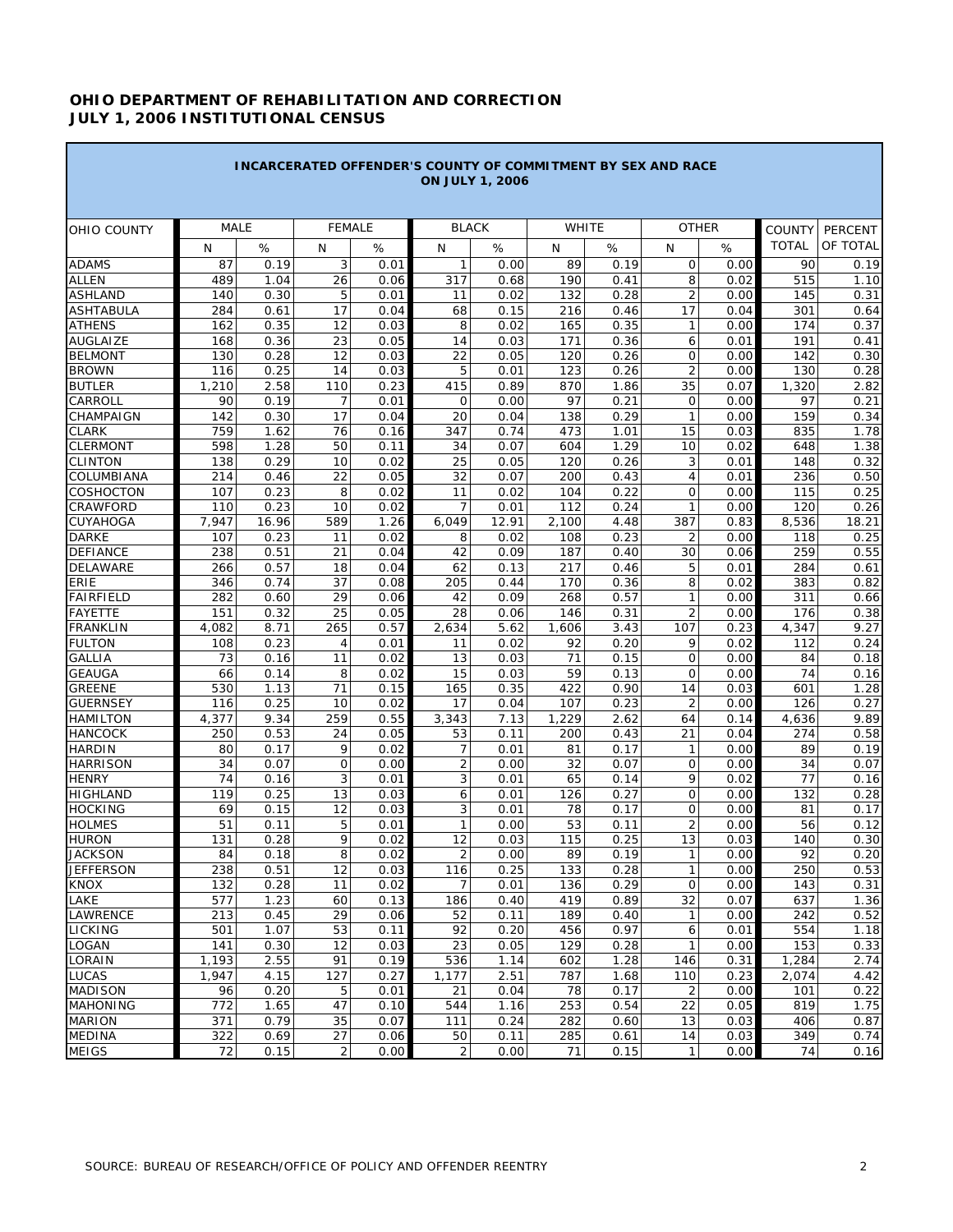| <b>INCARCERATED OFFENDER'S COUNTY OF COMMITMENT BY SEX AND RACE</b><br><b>ON JULY 1, 2006</b><br>(continued) |                |       |                |      |                |       |                |       |                |      |                |                |
|--------------------------------------------------------------------------------------------------------------|----------------|-------|----------------|------|----------------|-------|----------------|-------|----------------|------|----------------|----------------|
| OHIO COUNTY                                                                                                  | <b>MALE</b>    |       | <b>FEMALE</b>  |      | <b>BLACK</b>   |       |                | WHITE | <b>OTHER</b>   |      | <b>COUNTY</b>  | <b>PERCENT</b> |
|                                                                                                              | N              | %     | N              | %    | N              | %     | N              | %     | N              | %    | <b>TOTAL</b>   | OF TOTAL       |
| <b>MERCER</b>                                                                                                | 82             | 0.17  | 3              | 0.01 | $\overline{2}$ | 0.00  | 78             | 0.17  | 5              | 0.01 | 85             | 0.18           |
| <b>MIAMI</b>                                                                                                 | 301            | 0.64  | 32             | 0.07 | 61             | 0.13  | 269            | 0.57  | 3              | 0.01 | 333            | 0.71           |
| <b>MONROE</b>                                                                                                | 42             | 0.09  | $\overline{2}$ | 0.00 | $\mathbf{1}$   | 0.00  | 43             | 0.09  | $\mathbf 0$    | 0.00 | 44             | 0.09           |
| <b>MONTGOMERY</b>                                                                                            | 2,562          | 5.47  | 179            | 0.38 | 1,629          | 3.48  | 1,088          | 2.32  | 24             | 0.05 | 2,741          | 5.85           |
| <b>MORGAN</b>                                                                                                | 32             | 0.07  | $\overline{4}$ | 0.01 | 10             | 0.02  | 26             | 0.06  | $\Omega$       | 0.00 | 36             | 0.08           |
| <b>MORROW</b>                                                                                                | 54             | 0.12  | 3              | 0.01 | $\mathbf{O}$   | 0.00  | 56             | 0.12  | $\mathbf{1}$   | 0.00 | 57             | 0.12           |
| <b>MUSKINGUM</b>                                                                                             | 397            | 0.85  | 64             | 0.14 | 111            | 0.24  | 345            | 0.74  | 5              | 0.01 | 461            | 0.98           |
| <b>NOBLE</b>                                                                                                 | 17             | 0.04  | $\overline{2}$ | 0.00 | 3              | 0.01  | 16             | 0.03  | 0              | 0.00 | 19             | 0.04           |
| <b>OTTAWA</b>                                                                                                | 62             | 0.13  | 6              | 0.01 | 13             | 0.03  | 52             | 0.11  | 3              | 0.01 | 68             | 0.15           |
| PAULDING                                                                                                     | 72             | 0.15  | 6              | 0.01 | $\mathbf{1}$   | 0.00  | 75             | 0.16  | $\overline{2}$ | 0.00 | 78             | 0.17           |
| <b>PERRY</b>                                                                                                 | 89             | 0.19  | $\overline{2}$ | 0.00 | $\overline{2}$ | 0.00  | 89             | 0.19  | $\Omega$       | 0.00 | 91             | 0.19           |
| PICKAWAY                                                                                                     | 196            | 0.42  | 15             | 0.03 | 24             | 0.05  | 186            | 0.40  | $\mathbf{1}$   | 0.00 | 211            | 0.45           |
| PIKE                                                                                                         | 52             | 0.11  | 3              | 0.01 | $\mathbf{1}$   | 0.00  | 54             | 0.12  | $\Omega$       | 0.00 | 55             | 0.12           |
| <b>PORTAGE</b>                                                                                               | 285            | 0.61  | 16             | 0.03 | 67             | 0.14  | 230            | 0.49  | $\overline{4}$ | 0.01 | 301            | 0.64           |
| PREBLE                                                                                                       | 104            | 0.22  | 9              | 0.02 | 18             | 0.04  | 79             | 0.17  | 16             | 0.03 | 113            | 0.24           |
| <b>PUTNAM</b>                                                                                                | 68             | 0.15  | $\overline{7}$ | 0.01 | 3              | 0.01  | 68             | 0.15  | $\overline{4}$ | 0.01 | 75             | 0.16           |
| RICHLAND                                                                                                     | 534            | 1.14  | 40             | 0.09 | 234            | 0.50  | 333            | 0.71  | $\overline{7}$ | 0.01 | 574            | 1.22           |
| <b>ROSS</b>                                                                                                  | 204            | 0.44  | 19             | 0.04 | 47             | 0.10  | 175            | 0.37  | 1              | 0.00 | 223            | 0.48           |
| SANDUSKY                                                                                                     | 184            | 0.39  | 13             | 0.03 | 61             | 0.13  | 123            | 0.26  | 13             | 0.03 | 197            | 0.42           |
| <b>SCIOTO</b>                                                                                                | 546            | 1.16  | 75             | 0.16 | 135            | 0.29  | 479            | 1.02  | $\overline{7}$ | 0.01 | 621            | 1.32           |
| <b>SENECA</b>                                                                                                | 189            | 0.40  | 14             | 0.03 | 56             | 0.12  | 137            | 0.29  | 10             | 0.02 | 203            | 0.43           |
| <b>SHELBY</b>                                                                                                | 160            | 0.34  | 13             | 0.03 | 46             | 0.10  | 125            | 0.27  | $\overline{2}$ | 0.00 | 173            | 0.37           |
| <b>STARK</b>                                                                                                 | 1.605          | 3.42  | 155            | 0.33 | 775            | 1.65  | 965            | 2.06  | 20             | 0.04 | 1,760          | 3.75           |
| <b>SUMMIT</b>                                                                                                | 2,461          | 5.25  | 217            | 0.46 | 1,425          | 3.04  | 1,212          | 2.59  | 41             | 0.09 | 2,678          | 5.71           |
| <b>TRUMBULL</b>                                                                                              | 566            | 1.21  | 35             | 0.07 | 254            | 0.54  | 342            | 0.73  | 5              | 0.01 | 601            | 1.28           |
| <b>TUSCARAWAS</b>                                                                                            | 144            | 0.31  | 14             | 0.03 | 14             | 0.03  | 141            | 0.30  | 3              | 0.01 | 158            | 0.34           |
| <b>UNION</b>                                                                                                 | 139            | 0.30  | 16             | 0.03 | 6              | 0.01  | 147            | 0.31  | $\overline{2}$ | 0.00 | 155            | 0.33           |
| <b>VAN WERT</b>                                                                                              | 68             | 0.15  | 7              | 0.01 | 5              | 0.01  | 66             | 0.14  | 4              | 0.01 | 75             | 0.16           |
| <b>VINTON</b>                                                                                                | 49             | 0.10  | $\overline{4}$ | 0.01 | $\overline{2}$ | 0.00  | 51             | 0.11  | 0              | 0.00 | 53             | 0.11           |
| <b>WARREN</b>                                                                                                | 359            | 0.77  | 39             | 0.08 | 40             | 0.09  | 356            | 0.76  | $\overline{2}$ | 0.00 | 398            | 0.85           |
| WASHINGTON                                                                                                   | 168            | 0.36  | 20             | 0.04 | 18             | 0.04  | 168            | 0.36  | $\overline{2}$ | 0.00 | 188            | 0.40           |
| <b>WAYNE</b>                                                                                                 | 161            | 0.34  | 10             | 0.02 | 38             | 0.08  | 129            | 0.28  | $\overline{4}$ | 0.01 | 171            | 0.36           |
| WILLIAMS                                                                                                     | 76             | 0.16  | $\overline{4}$ | 0.01 | $\overline{4}$ | 0.01  | 73             | 0.16  | 3              | 0.01 | 80             | 0.17           |
| <b>WOOD</b>                                                                                                  | 248            | 0.53  | 18             | 0.04 | 61             | 0.13  | 189            | 0.40  | 16             | 0.03 | 266            | 0.57           |
| <b>WYANDOT</b>                                                                                               | 49             | 0.10  | $\overline{4}$ | 0.01 | $\overline{4}$ | 0.01  | 49             | 0.10  | $\mathbf 0$    | 0.00 | 53             | 0.11           |
| <b>OUT OF STATE</b>                                                                                          | $\overline{2}$ | 0.00  | $\Omega$       | 0.00 | $\Omega$       | 0.00  | $\overline{2}$ | 0.00  | $\Omega$       | 0.00 | $\overline{2}$ | 0.00           |
| <b>TOTAL</b>                                                                                                 | 43,427         | 92.65 | 3,444          | 7.35 | 22,148         | 47.25 | 23,381         | 49.88 | 1,342          | 2.86 | 46,871         | 100.00         |

# **Figure 1. Counties With Largest Proportion of Inmates**



г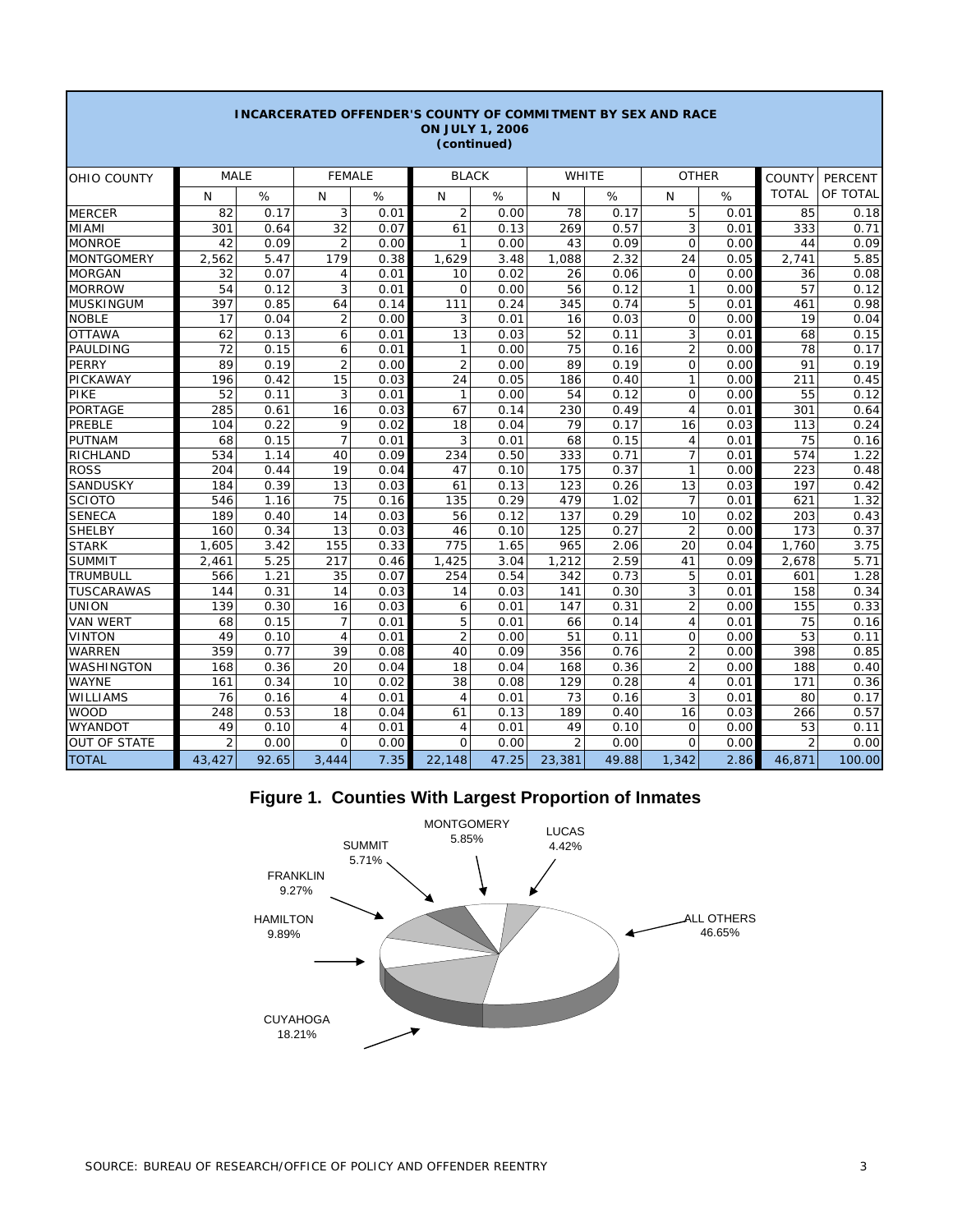| NUMBER OF INCARCERATED OFFENDERS BY RACE/ETHNICITY<br><b>ON JULY 1, 2006</b> |        |             |       |               |              |                |  |  |  |
|------------------------------------------------------------------------------|--------|-------------|-------|---------------|--------------|----------------|--|--|--|
| RACE/ETHNICITY                                                               |        | <b>MALE</b> |       | <b>FEMALE</b> | <b>GROUP</b> | <b>PERCENT</b> |  |  |  |
|                                                                              | N      | %           | N     | %             | <b>TOTAL</b> | OF TOTAL       |  |  |  |
| <b>BLACK</b>                                                                 | 20.897 | 48.12       | 1,251 | 36.32         | 22,148       | 47.25          |  |  |  |
| <b>WHITE</b>                                                                 | 21,236 | 48.90       | 2,145 | 62.28         | 23,381       | 49.88          |  |  |  |
| <b>HISPANIC</b>                                                              | 986    | 2.27        | 35    | 1.02          | 1,021        | 2.18           |  |  |  |
| <b>WHITE HISPANIC</b>                                                        | 848    | 1.95        | 31    | 0.90          | 879          | 1.88           |  |  |  |
| <b>BLACK HISPANIC</b>                                                        | 138    | 0.32        | 4     | 0.12          | 142          | 0.30           |  |  |  |
| NATIVE AMERICAN                                                              | 69     | 0.16        | 3     | 0.09          | 72           | 0.15           |  |  |  |
| <b>ASIAN</b>                                                                 | 54     | 0.12        | 8     | 0.23          | 62           | 0.13           |  |  |  |
| OTHER*                                                                       | 185    | 0.43        | 2     | 0.06          | 187          | 0.40           |  |  |  |
| <b>TOTAL</b>                                                                 | 43,427 | 100.00      | 3,444 | 100.00        | 46.871       | 100.00         |  |  |  |

\* INCLUDES HISPANICS OF UNSPECIFIED RACIAL ORIGIN.



| NUMBER OF INCARCERATED OFFENDERS BY AGE<br><b>ON JULY 1, 2006</b> |             |        |                |        |              |                |  |  |  |
|-------------------------------------------------------------------|-------------|--------|----------------|--------|--------------|----------------|--|--|--|
| <b>INMATE AGE</b>                                                 | <b>MALE</b> |        | <b>FEMALE</b>  |        | AGE          | <b>PERCENT</b> |  |  |  |
|                                                                   | N           | %      | N              | %      | <b>TOTAL</b> | OF TOTAL       |  |  |  |
| 16                                                                | 13          | 0.03   | $\mathbf 0$    | 0.00   | 13           | 0.03           |  |  |  |
| 17                                                                | 50          | 0.12   |                | 0.03   | 51           | 0.11           |  |  |  |
| 18                                                                | 211         | 0.49   | 6              | 0.17   | 217          | 0.46           |  |  |  |
| 19                                                                | 691         | 1.59   | 29             | 0.84   | 720          | 1.54           |  |  |  |
| 20                                                                | 1,073       | 2.47   | 78             | 2.26   | 1,151        | 2.46           |  |  |  |
| $21 - 24$                                                         | 6,140       | 14.14  | 385            | 11.18  | 6,525        | 13.92          |  |  |  |
| $25 - 29$                                                         | 8,294       | 19.10  | 631            | 18.32  | 8,925        | 19.04          |  |  |  |
| $30 - 34$                                                         | 6,581       | 15.15  | 579            | 16.81  | 7,160        | 15.28          |  |  |  |
| $35 - 39$                                                         | 5,884       | 13.55  | 621            | 18.03  | 6,505        | 13.88          |  |  |  |
| $40 - 44$                                                         | 5,246       | 12.08  | 496            | 14.40  | 5,742        | 12.25          |  |  |  |
| $45 - 49$                                                         | 4,163       | 9.59   | 353            | 10.25  | 4,516        | 9.63           |  |  |  |
| $50 - 54$                                                         | 2,478       | 5.71   | 160            | 4.65   | 2,638        | 5.63           |  |  |  |
| $55 - 59$                                                         | 1,359       | 3.13   | 56             | 1.63   | 1,415        | 3.02           |  |  |  |
| $60 - 64$                                                         | 695         | 1.60   | 28             | 0.81   | 723          | 1.54           |  |  |  |
| $65 - 69$                                                         | 306         | 0.70   | 9              | 0.26   | 315          | 0.67           |  |  |  |
| $70 - 74$                                                         | 141         | 0.32   | 9              | 0.26   | 150          | 0.32           |  |  |  |
| $75 - 79$                                                         | 74          | 0.17   | $\overline{2}$ | 0.06   | 76           | 0.16           |  |  |  |
| 80 AND OVER                                                       | 28          | 0.06   |                | 0.03   | 29           | 0.06           |  |  |  |
| <b>TOTAL</b>                                                      | 43,427      | 100.00 | 3,444          | 100.00 | 46,871       | 100.00         |  |  |  |
|                                                                   |             |        |                |        |              |                |  |  |  |
|                                                                   |             |        |                |        |              |                |  |  |  |
| <b>MEAN</b>                                                       | 35.25       |        | 35.25          |        | 35.25        |                |  |  |  |
| <b>MEDIAN</b>                                                     | 33          |        | 35             |        | 34           |                |  |  |  |
| 50 AND OVER                                                       | 5,081       | 11.70  | 265            | 7.69   | 5,346        | 11.41          |  |  |  |
| 18 AND OVER                                                       | 43,364      | 99.85  | 3,443          | 99.97  | 46,807       | 99.86          |  |  |  |

# SOURCE: BUREAU OF RESEARCH/OFFICE OF POLICY AND OFFENDER REENTRY 4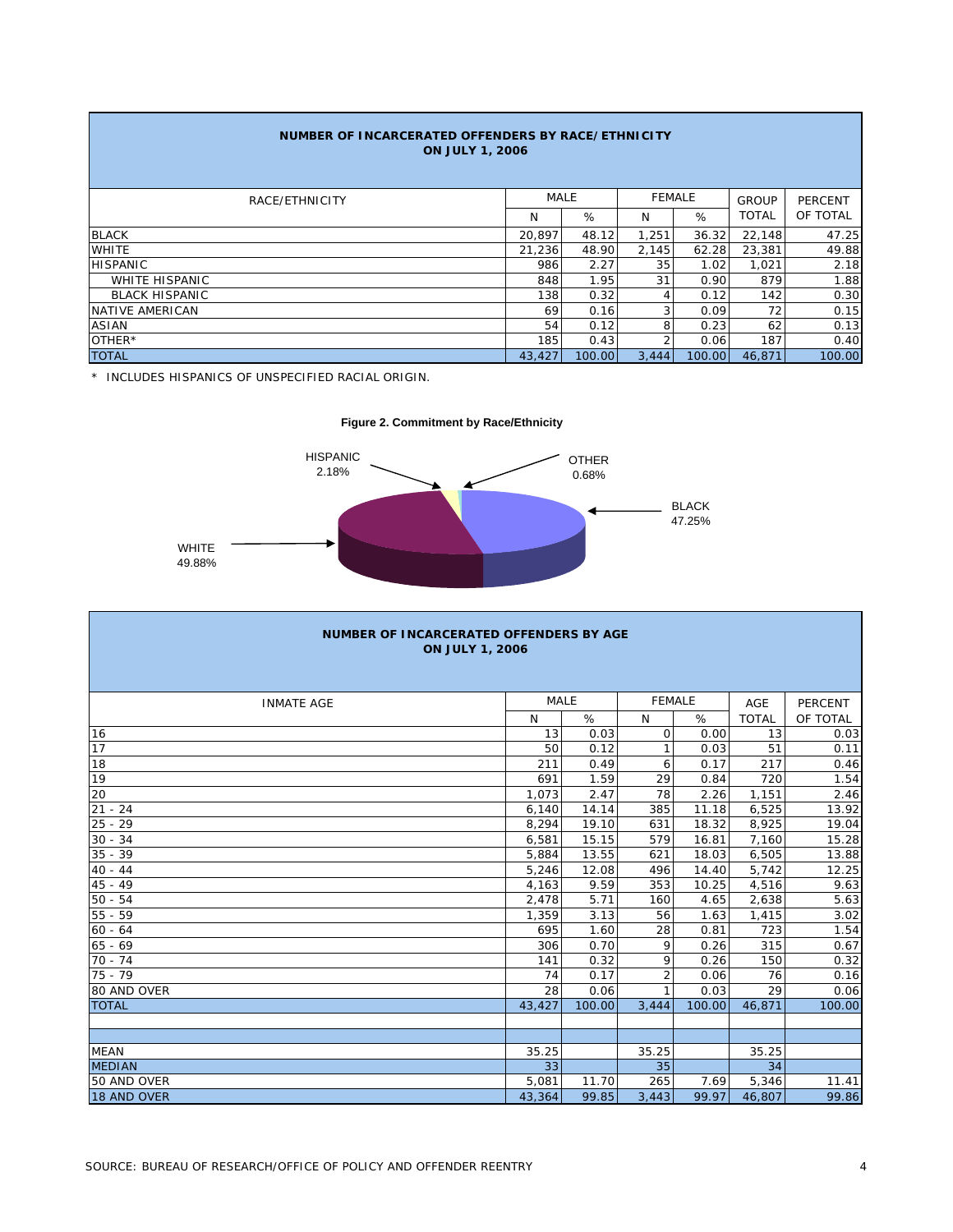|                   |                    |              |                      |              |                      | <b>ON JULY 1, 2006</b> |              |              |                                |              |                    |              |
|-------------------|--------------------|--------------|----------------------|--------------|----------------------|------------------------|--------------|--------------|--------------------------------|--------------|--------------------|--------------|
|                   |                    |              |                      |              |                      |                        |              |              |                                |              |                    |              |
| <b>INMATE AGE</b> | <b>MALE</b>        |              | <b>FEMALE</b>        |              | <b>BLACK</b>         |                        | <b>WHITE</b> |              |                                | <b>OTHER</b> | AGE                | PERCENT      |
| 16                | N<br>13            | $\%$<br>0.03 | N<br>0               | %<br>0.00    | N<br>10              | $\%$<br>0.05           | N<br>3       | $\%$<br>0.01 | N<br>0                         | $\%$<br>0.00 | <b>TOTAL</b><br>13 | OF TOTAL     |
| 17                | 50                 | 0.12         | $\mathbf{1}$         | 0.03         | 40                   | 0.18                   | 10           | 0.04         | $\mathbf{1}$                   | 0.07         | 51                 | 0.03<br>0.11 |
| 18                | 211                | 0.49         | 6                    | 0.17         | 141                  | 0.64                   | 71           | 0.30         | 5                              | 0.37         | 217                | 0.46         |
| 19                | 691                | 1.59         | 29                   | 0.84         | 415                  | 1.87                   | 288          | 1.23         | 17                             | 1.27         | 720                | 1.54         |
| 20                | 1,073              | 2.47         | 78                   | 2.26         | 639                  | 2.89                   | 494          | 2.11         | 18                             | 1.34         | 1,151              | 2.46         |
| 21<br>22          | 1,340<br>1,457     | 3.09<br>3.36 | 90<br>87             | 2.61<br>2.53 | 712<br>820           | 3.21<br>3.70           | 673<br>684   | 2.88<br>2.93 | 45<br>40                       | 3.35<br>2.98 | 1,430<br>1,544     | 3.05<br>3.29 |
| 23                | 1,602              | 3.69         | 110                  | 3.19         | 854                  | 3.86                   | 807          | 3.45         | 51                             | 3.80         | 1,712              | 3.65         |
| 24                | 1,741              | 4.01         | 98                   | 2.85         | 964                  | 4.35                   | 828          | 3.54         | 47                             | 3.50         | 1,839              | 3.92         |
| 25                | 1,788              | 4.12         | 125                  | 3.63         | 973                  | 4.39                   | 876          | 3.75         | 64                             | 4.77         | 1,913              | 4.08         |
| 26<br>27          | 1,781<br>1,735     | 4.10<br>4.00 | 112<br>165           | 3.25<br>4.79 | 972<br>996           | 4.39<br>4.50           | 845<br>848   | 3.61<br>3.63 | 76<br>56                       | 5.66<br>4.17 | 1,893<br>1,900     | 4.04<br>4.05 |
| 28                | 1,561              | 3.59         | 126                  | 3.66         | 891                  | 4.02                   | 738          | 3.16         | 58                             | 4.32         | 1,687              | 3.60         |
| 29                | 1,429              | 3.29         | 103                  | 2.99         | 819                  | 3.70                   | 655          | 2.80         | 58                             | 4.32         | 1,532              | 3.27         |
| 30                | 1,389              | 3.20         | 111                  | 3.22         | 772                  | 3.49                   | 687          | 2.94         | 41                             | 3.06         | 1,500              | 3.20         |
| 31                | $\overline{1,347}$ | 3.10         | 114                  | 3.31         | 762                  | 3.44                   | 647          | 2.77         | 52                             | 3.87         | 1,461              | 3.12         |
| 32<br>33          | 1,295<br>1,256     | 2.98<br>2.89 | 101<br>118           | 2.93<br>3.43 | 717<br>673           | 3.24<br>3.04           | 633<br>665   | 2.71<br>2.84 | 46<br>36                       | 3.43<br>2.68 | 1,396<br>1,374     | 2.98<br>2.93 |
| 34                | 1,294              | 2.98         | 135                  | 3.92         | 655                  | 2.96                   | 730          | 3.12         | 44                             | 3.28         | 1,429              | 3.05         |
| 35                | 1,308              | 3.01         | 133                  | 3.86         | 653                  | 2.95                   | 744          | 3.18         | 44                             | 3.28         | 1,441              | 3.07         |
| 36                | 1,243              | 2.86         | 117                  | 3.40         | 606                  | 2.74                   | 712          | 3.05         | 42                             | 3.13         | 1,360              | 2.90         |
| 37<br>38          | 1,161<br>1,106     | 2.67<br>2.55 | 126<br>108           | 3.66<br>3.14 | 581<br>552           | 2.62<br>2.49           | 675<br>624   | 2.89<br>2.67 | 31<br>38                       | 2.31<br>2.83 | 1,287<br>1,214     | 2.75<br>2.59 |
| 39                | 1,066              | 2.45         | 137                  | 3.98         | 519                  | 2.34                   | 651          | 2.78         | 33                             | 2.46         | 1,203              | 2.57         |
| 40                | 1,088              | 2.51         | 113                  | 3.28         | 543                  | 2.45                   | 626          | 2.68         | 32                             | 2.38         | 1,201              | 2.56         |
| 41                | 1,073              | 2.47         | 102                  | 2.96         | 475                  | 2.14                   | 662          | 2.83         | 38                             | 2.83         | 1,175              | 2.51         |
| 42                | 1,043              | 2.40         | 101                  | 2.93         | 455                  | 2.05                   | 663          | 2.84         | 26                             | 1.94         | 1,144              | 2.44         |
| 43<br>44          | 1,053<br>989       | 2.42<br>2.28 | 99<br>81             | 2.87<br>2.35 | 476<br>441           | 2.15<br>1.99           | 645<br>601   | 2.76<br>2.57 | 31<br>28                       | 2.31<br>2.09 | 1,152<br>1,070     | 2.46<br>2.28 |
| 45                | 969                | 90.00        | 90                   | 2.61         | 448                  | 2.02                   | 581          | 2.48         | 30                             | 2.24         | 1,059              | 2.26         |
| 46                | 917                | 2.11         | 79                   | 2.29         | 425                  | 1.92                   | 543          | 2.32         | 28                             | 2.09         | 996                | 2.12         |
| 47                | 820                | 1.89         | 69                   | 2.00         | 386                  | 1.74                   | 476          | 2.04         | 27                             | 2.01         | 889                | 1.90         |
| 48<br>49          | 739<br>718         | 1.70<br>1.65 | 61<br>54             | 1.77<br>1.57 | 336<br>333           | 1.52<br>1.50           | 446<br>418   | 1.91<br>1.79 | 18<br>21                       | 1.34<br>1.56 | 800<br>772         | 1.71<br>1.65 |
| 50                | 628                | 1.45         | 47                   | 1.36         | 309                  | 1.40                   | 353          | 1.51         | 13                             | 0.97         | 675                | 1.44         |
| 51                | 527                | 1.21         | 42                   | 1.22         | 256                  | 1.16                   | 300          | 1.28         | 13                             | 0.97         | 569                | 1.21         |
| 52                | 496                | 1.14         | 29                   | 0.84         | 242                  | 1.09                   | 269          | 1.15         | 14                             | 1.04         | 525                | 1.12         |
| 53                | 442                | 1.02         | 22                   | 0.64         | 226                  | 1.02                   | 228          | 0.98         | 10                             | 0.75         | 464                | 0.99         |
| 54<br>55          | 385<br>337         | 0.89<br>0.78 | 20<br>13             | 0.58<br>0.38 | 176<br>151           | 0.79<br>0.68           | 220<br>193   | 0.94<br>0.83 | 9<br>6                         | 0.67<br>0.45 | 405<br>350         | 0.86<br>0.75 |
| 56                | 311                | 0.72         | 14                   | 0.41         | 125                  | 0.56                   | 193          | 0.83         | $\overline{7}$                 | 0.52         | 325                | 0.69         |
| 57                | 255                | 0.59         | 9                    | 0.26         | 84                   | 0.38                   | 170          | 0.73         | 10                             | 0.75         | 264                | 0.56         |
| 58                | 238                | 0.55         | 10                   | 0.29         | 89                   | 0.40                   | 155          | 0.66         | 4                              | 0.30         | 248                | 0.53         |
| 59<br>60          | 218<br>195         | 0.50<br>0.45 | 10<br>8              | 0.29<br>0.23 | 78<br>74             | 0.35<br>0.33           | 145<br>125   | 0.62<br>0.53 | 5<br>4                         | 0.37<br>0.30 | 228<br>203         | 0.49<br>0.43 |
| 61                | 150                | 0.35         | 6                    | 0.17         | 45                   | 0.20                   | 107          | 0.46         | 4                              | 0.30         | 156                | 0.33         |
| 62                | 130                | 0.30         | 6                    | 0.17         | 30                   | 0.14                   | 102          | 0.44         | 4                              | 0.30         | 136                | 0.29         |
| 63                | 118                | 0.27         | 2                    | 0.06         | 33                   | 0.15                   | 84           | 0.36         | 3                              | 0.22         | 120                | 0.26         |
| 64                | 102                | 0.23         | 6                    | 0.17         | 36                   | 0.16                   | 70           | 0.30         | $\boldsymbol{2}$               | 0.15         | 108                | 0.23         |
| 65<br>66          | 69<br>74           | 0.16<br>0.17 | 3<br>$\mathbf{1}$    | 0.09<br>0.03 | 21<br>19             | 0.09<br>0.09           | 49<br>55     | 0.21<br>0.24 | $\overline{c}$<br>$\mathbf{1}$ | 0.15<br>0.07 | 72<br>75           | 0.15<br>0.16 |
| 67                | 59                 | 0.14         | $\overline{2}$       | 0.06         | 6                    | 0.03                   | 52           | 0.22         | 3                              | 0.22         | 61                 | 0.13         |
| 68                | 52                 | 2.00         | 2                    | 0.06         | 11                   | 0.05                   | 40           | 0.17         | 3                              | 0.22         | 54                 | 0.12         |
| 69                | 52                 | 0.12         | $\mathbf{1}$         | 0.03         | 17                   | 0.08                   | 36           | 0.15         | 0                              | 0.00         | 53                 | 0.11         |
| 70<br>71 AND OVER | 34<br>209          | 0.08<br>0.48 | $\overline{2}$<br>10 | 0.06<br>0.29 | $\overline{7}$<br>59 | 0.03<br>0.27           | 29<br>157    | 0.12<br>0.67 | 0<br>3                         | 0.00<br>0.22 | 36<br>219          | 0.08<br>0.47 |
| <b>TOTAL</b>      | 43,427             | 100.00       | 3,444                | 100.00       | 22,148               | 100.00                 | 23,381       | 100.00       | 1,342                          | 100.00       | 46,871             | 100.00       |
|                   |                    |              |                      |              |                      |                        |              |              |                                |              |                    |              |
|                   |                    |              |                      |              |                      |                        |              |              |                                |              |                    |              |
| MEAN              | 35.25              |              | 35.25                |              | 33.99                |                        | 36.48        |              | 34.50                          |              | 35.25              |              |
| <b>MEDIAN</b>     | 33                 |              | 35                   |              | 32                   |                        | 35           |              | 32                             |              | 34                 |              |

### **AGE OF INCARCERATED OFFENDERS BY SEX AND RACE ON JULY 1, 2006**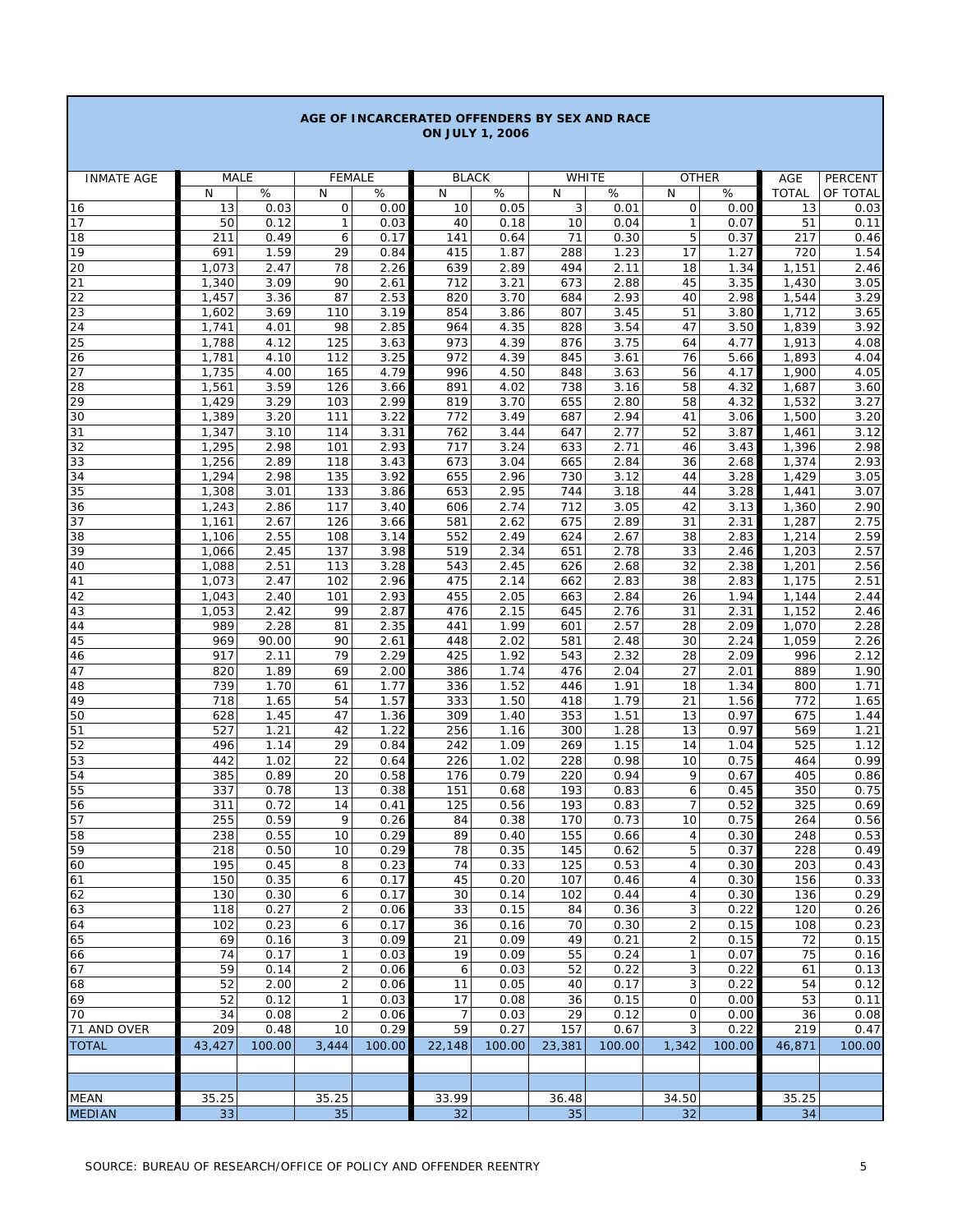| NUMBER OF INCARCERATED SENATE BILL 2* (SB2) OFFENDERS, BY FELONY LEVEL OF MOST<br>SERIOUS CONVICTION OFFENSE, GENDER AND LENGTH OF AGGREGATE SENTENCE,<br><b>ON JULY 1, 2006</b> |              |        |            |                                              |            |       |               |            |                                              |              |        |        |
|----------------------------------------------------------------------------------------------------------------------------------------------------------------------------------|--------------|--------|------------|----------------------------------------------|------------|-------|---------------|------------|----------------------------------------------|--------------|--------|--------|
| FELONY/SENTENCE CATEGORY                                                                                                                                                         | MALE         |        |            | MINIMUM, AVERAGE AND                         |            |       | <b>FEMALE</b> |            | MINIMUM, AVERAGE AND                         | <b>TOTAL</b> |        |        |
|                                                                                                                                                                                  |              |        |            | <b>MAXIMUM SENTENCE</b><br>TERM (IN MONTHS)* |            |       |               |            | <b>MAXIMUM SENTENCE</b><br>TERM (IN MONTHS)* |              |        |        |
|                                                                                                                                                                                  | <sup>N</sup> | %      | <b>MIN</b> | <b>AVG</b>                                   | <b>MAX</b> | N     | %             | <b>MIN</b> | <b>AVG</b>                                   | <b>MAX</b>   | N      | %      |
| <b>DEATH</b>                                                                                                                                                                     | 55           | 0.15   | NA.        | ΝA                                           | NA.        |       | 0.03          | NA.        | NA                                           | NA           | 56     | 0.14   |
| LIFE.                                                                                                                                                                            | 1.719        | 4.74   | <b>NA</b>  | <b>NA</b>                                    | NA         | 107   | 3.36          | <b>NA</b>  | <b>NA</b>                                    | <b>NA</b>    | 1,826  | 4.62   |
| <b>FIRST</b>                                                                                                                                                                     | 9.768        | 26.91  | 12.00      | 115.15                                       | 1.620.00   | 496   | 15.55         | 24.00      | 90.40                                        | 636.00       | 10,264 | 25.99  |
| <b>SECOND</b>                                                                                                                                                                    | 7.975        | 21.97  | 12.00      | 62.41                                        | 810.00     | 563   | 17.65         | 5.40       | 47.90                                        | 288.00       | 8,538  | 21.62  |
| THIRD                                                                                                                                                                            | 8,517        | 23.46  | 1.92       | 41.90                                        | 414.00     | 715   | 22.42         | 6.00       | 33.73                                        | 300.00       | 9,232  | 23.38  |
| <b>FOURTH</b>                                                                                                                                                                    | 4,510        | 12.42  | 6.00       | 21.20                                        | 301.00     | 485   | 15.21         | 3.96       | 17.42                                        | 180.00       | 4.995  | 12.65  |
| <b>FIFTH</b>                                                                                                                                                                     | 3.760        | 10.36  | 1.92       | 16.94                                        | 366.00     | 822   | 25.78         | 6.00       | 12.04                                        | 133.04       | 4,582  | 11.60  |
| TOTAL SENATE BILL 2                                                                                                                                                              | 36.304       | 100.00 |            |                                              |            | 3.189 | 100.00        |            |                                              |              | 39,493 | 100.00 |
| PCT. OF TOTAL INCARCERATED                                                                                                                                                       |              | 77.46  |            |                                              |            |       | 6.80          |            |                                              |              |        | 84.26  |

\* INCLUDES 'HYBRID' COMMITMENTS WITH BOTH PRE-SB2 AND SB2 OFFENSES AND SENTENCE STRUCTURE. BASED ON AGGREGATE MINIMUM TERMS FOR CASES WITH COMBINED INDETERMINATE SENTENCES. UNCONVENTIONAL MINIMUM TERMS WERE VERIFIED THROUGH PSI'S.

| NUMBER OF INCARCERATED PRE-SB2 OFFENDERS, BY FELONY LEVEL OF MOST<br>SERIOUS CONVICTION OFFENSE, GENDER AND LENGTH OF AGGREGATE SENTENCE,<br><b>ON JULY 1, 2006</b> |       |        |            |                         |            |               |        |            |                         |            |       |              |
|---------------------------------------------------------------------------------------------------------------------------------------------------------------------|-------|--------|------------|-------------------------|------------|---------------|--------|------------|-------------------------|------------|-------|--------------|
| FELONY/SENTENCE CATEGORY                                                                                                                                            |       | MALE   |            | MINIMUM, AVERAGE AND    |            | <b>FEMALE</b> |        |            | MINIMUM, AVERAGE AND    |            |       | <b>TOTAL</b> |
|                                                                                                                                                                     |       |        |            | <b>MAXIMUM SENTENCE</b> |            |               |        |            | <b>MAXIMUM SENTENCE</b> |            |       |              |
|                                                                                                                                                                     |       |        |            | TERM (IN MONTHS)*       |            |               |        |            | TERM (IN MONTHS)*       |            |       |              |
|                                                                                                                                                                     | N     | %      | <b>MIN</b> | AVG                     | <b>MAX</b> | N             | %      | <b>MIN</b> | <b>AVG</b>              | <b>MAX</b> | N     | %            |
| <b>DEATH</b>                                                                                                                                                        | 135   | 1.90   | <b>NA</b>  | <b>NA</b>               | <b>NA</b>  | $\Omega$      | 0.00   | <b>NA</b>  | <b>NA</b>               | <b>NA</b>  | 135   | 1.83         |
| LIFE.                                                                                                                                                               | 2.955 | 41.49  | <b>NA</b>  | <b>NA</b>               | <b>NA</b>  | 142           | 55.69  | <b>NA</b>  | <b>NA</b>               | <b>NA</b>  | 3,097 | 41.98        |
| <b>FIRST</b>                                                                                                                                                        | 3.253 | 45.67  | 48.00      | 159.03                  | 9.331.00   | 79            | 30.98  | 12.00      | 114.87                  | 228.00     | 3.332 | 45.16        |
| <b>SECOND</b>                                                                                                                                                       | 615   | 8.63   | 24.00      | 80.52                   | 360.00     | 22            | 8.63   | 24.00      | 70.43                   | 156.00     | 637   | 8.63         |
| <b>ITHIRD INDETERMINATE</b>                                                                                                                                         | 93    | 1.31   | 24.00      | 86.64                   | 9331.00    |               | 1.57   | 24.00      | 183.00                  | 516.00     | 97    | 1.31         |
| THIRD DETERMINATE                                                                                                                                                   | 42    | 0.59   | 12.00      | 87.71                   | 366.00     |               | 1.57   | 18.00      | 73.83                   | 144.00     | 46    | 0.62         |
| <b>FOURTH INDETERMINATE</b>                                                                                                                                         | 9     | 0.13   | 18.00      | 124.00                  | 360.00     |               | 0.39   | 108.00     | 108.00                  | 108.00     | 10    | 0.14         |
| <b>FOURTH DETERMINATE</b>                                                                                                                                           | 21    | 0.29   | 6.00       | 41.80                   | 126.00     |               | 1.18   | 6.00       | 20.00                   | 36.00      | 24    | 0.33         |
| <b>TOTAL PRE-SB2</b>                                                                                                                                                | 7,123 | 100.00 |            |                         |            | 255           | 100.00 |            |                         |            | 7,378 | 100.00       |
| PCT. OF TOTAL INCARCERATED                                                                                                                                          |       | 15.20  |            |                         |            |               | 0.54   |            |                         |            |       | 15.74        |

\* FOR INDEFINITE SENTENCE TERMS, THE MINIMUM, AVERAGE AND MAXIMUM VALUES REFER TO THE DISTRIBUTION OF THE AGGREGATE MINIMUM SENTENCE. UNCONVENTIONAL MINIMUM TERMS WERE VERIFIED THROUGH PSI'S.



# **Figure 3. Distribution of Felony Categories for all Incarcerated Offenders (N =46,871)**

# **Figure 4. Hybrid Status for all SB2 Incarcerated Offenders (N = 39,493)**

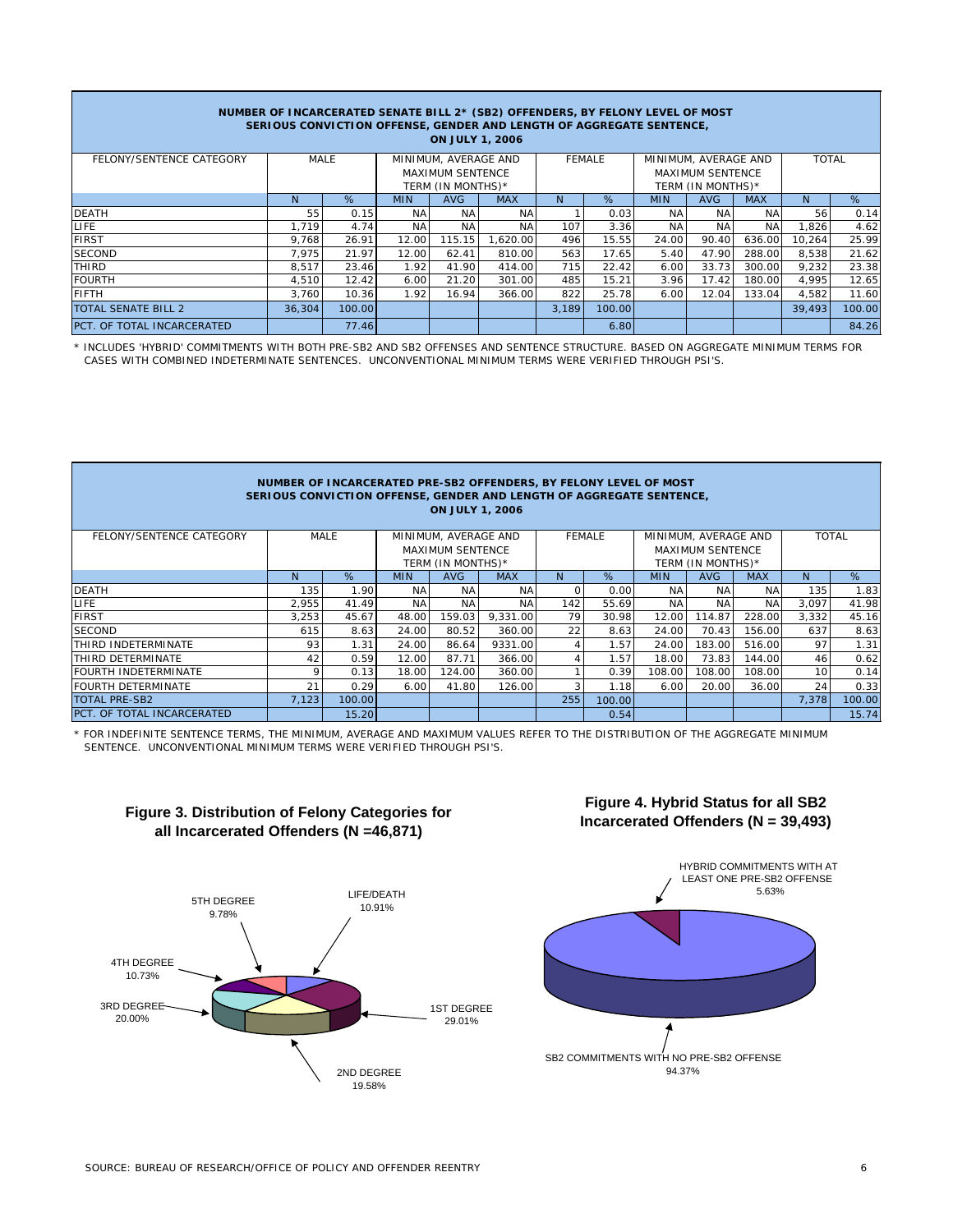| NUMBER OF INCARCERATED OFFENDERS BY MOST SERIOUS COMMITMENT OFFENSE |  |
|---------------------------------------------------------------------|--|
| <b>ON JULY 1, 2006</b>                                              |  |

| MOST SERIOUS OFFENSE*                            | PRE-SB2        | POST-SB2       |                | PRE-SB2 POST-SB2 | DEPT.          | % OF         |
|--------------------------------------------------|----------------|----------------|----------------|------------------|----------------|--------------|
|                                                  | MALE           | MALE           | FEMALE         | FEMALE           | <b>TOTAL</b>   | <b>TOTAL</b> |
| CRIMES AGAINST PERSONS (EXCLUDING SEX OFFENSES)  | 4,218          | 13,954         | 201            | 1,111            | 19,484         | 41.57        |
| ABDUCTION (INCLUDES CHILD STEALING)              | 12             | 129            | 0              | 8                | 149            | .32          |
| ATTEMPTED ABDUCTION                              | 0              | 23             | 0              | $\mathbf 0$      | 23             | .05          |
| <b>AGGRAVATED ARSON</b>                          | 32             | 186            | $\overline{7}$ | 27               | 252            | .54          |
| ATTEMPTED AGGRAVATED ARSON                       | 2              | 21             | $\Omega$       | $\overline{7}$   | 30             | .06          |
| AGGRAVATED ASSAULT                               | 3              | 254            | $\Omega$       | 31               | 288            | .61          |
| AGGRAVATED MENACING                              | $\mathbf{O}$   | 29             | $\mathbf 0$    | $\overline{2}$   | 31             | .07          |
| AGGRAVATED MURDER                                | 1,646          | 666            | 72             | 42               | 2,426          | 5.18         |
| ATTEMPTED AGGRAVATED MURDER                      | 38             | 68             | 9              | 12               | 127            | .27          |
| AGGRAVATED RIOT                                  | $\mathbf{O}$   | 3              | $\circ$        | $\mathbf 0$      | 3              | .01          |
| AGGRAVATED ROBBERY                               | 464            | 3,197          | 2              | 143              | 3,806          | 8.12         |
| ATTEMPTED AGGRAVATED ROBBERY                     | 3              | 119            | 0              | 6                | 128            | .27          |
| AGGRAVATED VEHICULAR ASSAULT                     | 0              | 166            | $\mathbf{1}$   | 21               | 188            | .40          |
| AGGRAVATED VEHICULAR HOMICIDE                    | $\overline{7}$ | 217            | $\mathbf{1}$   | 42               | 267            | .57          |
| <b>ASSAULT</b>                                   | $\mathbf{1}$   | 168            | $\circ$        | 25               | 194            | .41          |
| CHILD ENDANGERMENT                               | 11             | 184            | 3              | 79               | 277            | .59          |
| <b>CHILD ENTICEMENT</b>                          | 0              | 2              | $\Omega$       | $\Omega$         | 2              | .00          |
| CONTAMINATING SUBSTANCE                          | $\mathbf{O}$   | 2              | $\mathbf 0$    | $\mathbf{1}$     | 3              | .01          |
| DOMESTIC VIOLENCE                                | $\mathbf{1}$   | 625            | $\mathbf 0$    | 17               | 643            | 1.37         |
| ETHNIC INTIMIDATION                              | $\mathbf{O}$   | 2              | $\circ$        | $\mathbf{1}$     | 3              | .01          |
| <b>EXTORTION</b>                                 | $\mathbf{O}$   | 9              | $\mathbf{1}$   | $\overline{2}$   | 12             | .03          |
| <b>FELONIOUS ASSAULT</b>                         | 176            | 2,367          | 5              | 152              | 2,700          | 5.76         |
| ATTEMPTED FELONIOUS ASSAULT                      | 6              | 310            | $\mathbf{1}$   | 30               | 347            | .74          |
| <b>INVOLUNTARY MANSLAUGHTER</b>                  | 234            | 682            | 24             | 91               | 1,031          | 2.20         |
| KIDNAPPING                                       | 179            | 504            | $\mathbf{1}$   | 26               | 710            | 1.51         |
| <b>MURDER</b>                                    | 1,113          | 738            | 60             | 61               | 1,972          | 4.21         |
| <b>ATTEMPTED MURDER</b>                          | 80             | 385            | 5              | 23               | 493            | 1.05         |
| NONSUPPORT OF DEPENDENTS                         | 3              | 382            | $\circ$        | 17               | 402            | .86          |
| PATIENT ABUSE/NEGLECT                            | $\mathbf{1}$   | 2              | $\mathbf 0$    | $\circ$          | 3              | .01          |
| PERMITTING CHILD ABUSE                           | $\mathbf{O}$   | 3              | $\circ$        | $\mathbf{1}$     | $\overline{4}$ | .01          |
| <b>ROBBERY</b>                                   | 79             | 2,179          | $\overline{4}$ | 193              | 2,455          | 5.24         |
| ATTEMPTED ROBBERY                                | $\overline{7}$ | 47             | 0              | 15               | 69             | .15          |
| <b>VEHICULAR HOMICIDE</b>                        | 0              | $\mathbf{1}$   | $\mathbf 0$    | $\mathbf 0$      | $\mathbf{1}$   | .00          |
| <b>VOLUNTARY MANSLAUGHTER</b>                    | 119            | 283            | 5              | 35               | 442            | .94          |
| ATTEMPTED VOLUNTARY MANSLAUGHTER                 | $\mathbf{1}$   | $\mathbf{1}$   | $\Omega$       | $\mathbf{1}$     | 3              | .01          |
| <b>SEX OFFENSES</b>                              | 2,478          | 4,749          | 39             | 77               | 7,343          | 15.67        |
| COMPELLING PROSTITUTION                          | 0              | 14             | $\Omega$       | $\Omega$         | 14             | .03          |
| UNLAWFUL CONDUCT WITH A MINOR                    | $\overline{7}$ | 427            | $\Omega$       | 11               | 445            | .95          |
| ATTEMPTED UNLAWFUL CONDUCT WITH A MINOR          | 0              | 10             | $\Omega$       | $\overline{2}$   | 12             | .03          |
| DISSEMINATING MATTER HARMFUL TO JUVENILES        | 0              | 6              | $\Omega$       | $\Omega$         | 6              | .01          |
| DUTY TO REGISTER (SEX OFFENDER)                  | 0              | 45             | $\Omega$       | 0                | 45             | .10          |
| FAILURE TO REGISTER AS A SEX OFFENDER            | $\overline{O}$ | 202            | $\Omega$       | 3                | 205            | .44          |
| FAILURE TO VERIFY CURRENT ADDRESS (SEX OFFENDER) | 0              | 77             | $\mathbf 0$    | $\mathbf{1}$     | 78             | .17          |
| FELONIOUS SEXUAL PENETRATION                     | 214            | 4              | 7              | 0                | 225            | .48          |
| ATTEMPTED FELONIOUS SEXUAL PENETRATION           | 47             | $\mathbf 0$    | $\overline{2}$ | 0                | 49             | .10          |
| <b>GROSS SEXUAL IMPOSITION</b>                   | 38             | 667            | $\mathsf{O}$   | 5                | 710            | 1.51         |
| <b>IMPORTUNING</b>                               | 0              | 37             | $\mathsf{O}$   | 0                | 37             | .08          |
| PANDERING OBSCENITY                              | 7              | 170            | 1              | 4                | 182            | .39          |
| PROMOTING PROSTITUTION                           | 0              | $\overline{2}$ | $\Omega$       | $\overline{2}$   | 4              | .01          |
| <b>RAPE</b>                                      | 1,918          | 2,418          | 25             | 33               | 4,394          | 9.37         |
| ATTEMPTED RAPE                                   | 232            | 246            | 4              | 1                | 483            | 1.03         |
| <b>SEXUAL BATTERY</b>                            | 15             | 422            | $\mathbf 0$    | 9                | 446            | .95          |
| SOLICITING                                       | 0              | $\overline{2}$ | 0              | 6                | 8              | .02          |
| <b>BURGLARY OFFENSES</b>                         | 327            | 3,942          | 6              | 238              | 4,513          | 9.63         |
| AGGRAVATED BURGLARY                              | 265            | 902            | 4              | 32               | 1,203          | 2.57         |
| ATTEMPTED AGGRAVATED BURGLARY                    | 9              | 44             | 0              | 2                | 55             | .12          |
| BURGLARY ( INCLUDES ATTEMPTS)                    | 53             | 2,996          | $\overline{2}$ | 204              | 3,255          | 6.94         |

\* FOR CRIMES AGAINST PERSONS, SEX OFFENSES AND AGGRAVATED BURGLARY, ATTEMPTED OFFENSES ARE REPORTED SEPARATELY. FOR OTHER CRIMES, ATTEMPTED OFFENSES ARE INCLUDED IN THE PRIMARY CATEGORIES.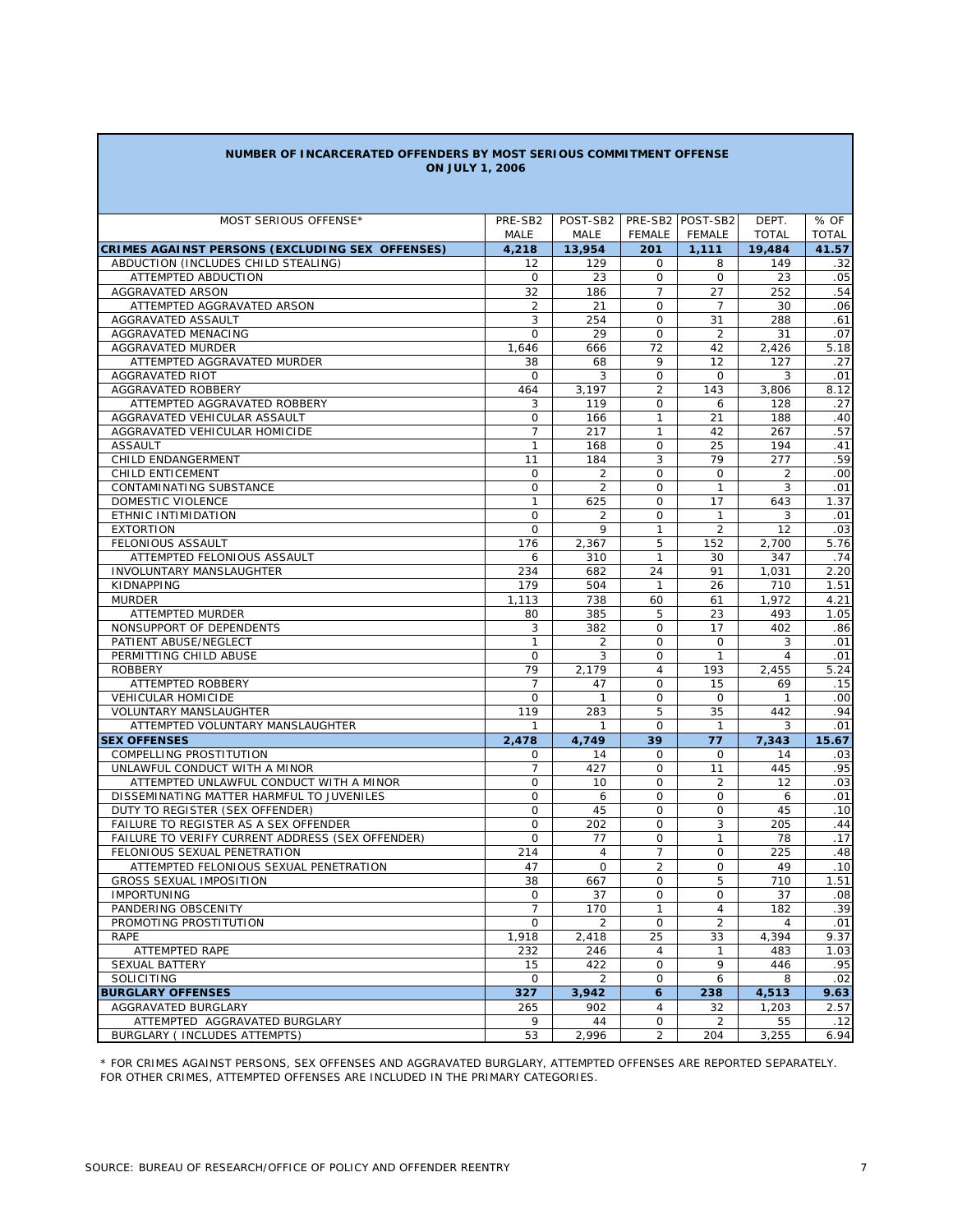| NUMBER OF INCARCERATED OFFENDERS BY MOST SERIOUS COMMITMENT OFFENSE<br><b>ON JULY 1, 2006</b> |                               |                   |                          |                  |                      |                  |  |
|-----------------------------------------------------------------------------------------------|-------------------------------|-------------------|--------------------------|------------------|----------------------|------------------|--|
| (continued)                                                                                   |                               |                   |                          |                  |                      |                  |  |
|                                                                                               |                               |                   |                          |                  |                      |                  |  |
| MOST SERIOUS OFFENSE                                                                          | PRE-SB2                       | POST-SB2          |                          | PRE-SB2 POST-SB2 | DEPT.                | % OF             |  |
|                                                                                               | MALE                          | MALE              | FEMALE                   | FEMALE           | <b>TOTAL</b>         | <b>TOTAL</b>     |  |
| <b>MISCELLANEOUS PROPERTY OFFENSES</b>                                                        | 24                            | 2,289             | 5                        | 447              | 2.765                | 5.90             |  |
| <b>ARSON</b>                                                                                  | 4                             | 45                | 0                        | 8                | 57                   | .12              |  |
| BREAKING AND ENTERING                                                                         | $\mathbf{1}$                  | 391               | 0                        | 13               | 405                  | .86              |  |
| DISRUPTING PUBLIC SERVICES                                                                    | 0                             | 24                | 0                        | $\mathbf{1}$     | 25                   | .05              |  |
| RAILROAD VANDALISM                                                                            | 0                             | $\mathbf{1}$      | $\Omega$                 | $\Omega$         | $\mathbf{1}$         | .00              |  |
| RECEIVING STOLEN PROPERTY                                                                     | $\overline{4}$<br>$\mathbf 0$ | 731<br>38         | $\mathbf{1}$<br>$\Omega$ | 88<br>$\Omega$   | 824                  | 1.76             |  |
| SAFECRACKING<br>TAMPERING WITH COIN MACHINE                                                   | $\mathbf 0$                   | $\overline{7}$    | $\Omega$                 | $\Omega$         | 38<br>$\overline{7}$ | .08<br>.01       |  |
| <b>THEFT</b>                                                                                  | 15                            | 971               | $\overline{4}$           | 329              | 1,319                | 2.81             |  |
| UNAUTHORIZED USE OF PROPERTY                                                                  | 0                             | $\overline{2}$    | $\Omega$                 | $\Omega$         | 2                    | .00              |  |
| UNAUTHORIZED USE OF VEHICLE                                                                   | 0                             | 34                | 0                        | $\overline{7}$   | 41                   | .09              |  |
| UNLAWFUL USE OF TELECOMMUNICATION DEVICE                                                      | 0                             | $\mathbf{1}$      | 0                        | $\mathbf{1}$     | $\overline{2}$       | .00              |  |
| VANDALISM                                                                                     | 0                             | 43                | 0                        | $\mathbf 0$      | 43                   | .09              |  |
| <b>VEHICULAR VANDALISM</b>                                                                    | 0                             | $\mathbf{1}$      | 0                        | $\Omega$         | $\mathbf{1}$         | .00              |  |
| <b>DRUG OFFENSES</b>                                                                          | 60                            | 7,004             | $\overline{2}$           | 823              | 7,889                | 16.83            |  |
| ABUSING HARMFUL INTOXICANTS                                                                   | 0                             | 2                 | 0                        | 2                | 4                    | .01              |  |
| CORRUPTION OF ANOTHER WITH DRUGS                                                              | $\mathbf{1}$                  | 60                | 0                        | 7                | 68                   | .15              |  |
| DECEPTION TO OBTAIN DRUGS                                                                     | 1                             | 30                | 0                        | 27               | 58                   | .12              |  |
| DRUG POSSESSION (FORMERLY ABUSE)                                                              | 5                             | 3.579             | $\Omega$                 | 454              | 4,038                | 8.62             |  |
| FUNDING OF DRUG OR MARIJUANA TRAFFICKING                                                      | 0                             | 2                 | 0<br>$\Omega$            | 0                | 2                    | .00              |  |
| ILLEGAL PROCESSING OF DRUG DOCUMENTS<br>ILLEGAL MANUFACTURING OF DRUGS                        | 0<br>0                        | 30<br>464         | $\mathbf 0$              | 12<br>65         | 42<br>529            | .09<br>1.13      |  |
| PERMITTING DRUG ABUSE                                                                         | $\mathbf 0$                   | 7                 | $\Omega$                 | $\overline{2}$   | 9                    | .02              |  |
| PREPARATION OF DRUG FOR SALE                                                                  | 0                             | 6                 | $\mathbf 0$              | 0                | 6                    | .01              |  |
| SALE OF COUNTERFEIT DRUGS                                                                     | 1                             | 22                | 0                        | 3                | 26                   | .06              |  |
| TAMPERING WITH DRUGS                                                                          | 0                             | 0                 | 0                        | $\mathbf{1}$     | 1                    | .00              |  |
| TRAFFICKING IN DRUGS                                                                          | 52                            | 2,802             | 1                        | 250              | 3,105                | 6.62             |  |
| THEFT OF DRUGS                                                                                | 0                             | 0                 | 1                        | 0                | 1                    | .00              |  |
| <b>MOTOR VEHICLE OFFENSES</b>                                                                 | O                             | 439               | O                        | 29               | 468                  | 1.00             |  |
| DRIVING UNDER THE INFLUENCE OF ALCOHOL/DRUGS                                                  | 0                             | 427               | 0                        | 28               | 455                  | .97              |  |
| FAILURE TO EXCHANGE INFORMATION AFTER AN ACCIDENT                                             | 0                             | 9                 | 0                        | $\mathbf{1}$     | 10                   | .02              |  |
| MOTOR VEHICLE CERTIFICATE FRAUD                                                               | 0                             | 1                 | 0                        | 0                | 1                    | .00              |  |
| TAMPERING WITH VIN NUMBER                                                                     | 0                             | 2                 | 0                        | $\mathbf 0$      | $\overline{2}$       | .00              |  |
| <b>FRAUD OFFENSES</b>                                                                         | $\overline{2}$<br>0           | 380<br>3          | $\mathbf{1}$<br>$\Omega$ | 165<br>0         | 548                  | 1.17<br>.01      |  |
| CRIMINAL SIMULATION<br>DEFRAUDING A CREDITOR                                                  | 0                             | 1                 | $\mathbf 0$              | 0                | 3<br>1               | .00              |  |
| <b>FORGERY</b>                                                                                | $\overline{2}$                | 303               | $\mathbf{1}$             | 135              | 441                  | .94              |  |
| <b>ILLEGAL PRINTING</b>                                                                       | 0                             | 1                 | 0                        | 0                | 1                    | .00              |  |
| ILLEGAL USE OF FOOD STAMPS                                                                    | 0                             | $\mathbf 0$       | 0                        | $\mathbf{1}$     | $\mathbf{1}$         | .00              |  |
| <b>INSURANCE FRAUD</b>                                                                        | 0                             | 2                 | 0                        | $\mathbf{1}$     | 3                    | .01              |  |
| <b>MEDICAID FRAUD</b>                                                                         | $\mathsf{O}$                  | $\mathbf{1}$      | $\Omega$                 | $\mathbf{1}$     | $\overline{2}$       | .00              |  |
| MISUSE OF CREDIT CARD                                                                         | $\mathsf{O}$                  | 20                | $\mathbf 0$              | 17               | 37                   | .08              |  |
| MONEY LAUNDERING                                                                              | 0                             | 8                 | 0                        | $\mathbf{1}$     | 9                    | .02              |  |
| PASSING BAD CHECKS                                                                            | 0                             | 29                | 0                        | 6                | 35                   | .07              |  |
| SECURITIES FRAUD                                                                              | 0                             | 5                 | 0                        | $\mathbf{1}$     | 6                    | .01              |  |
| SECURE WRITINGS BY DECEPTION<br>SOLICITATION FRAUD                                            | 0<br>0                        | 1<br>$\mathbf{1}$ | 0<br>$\mathbf 0$         | 0<br>$\mathbf 0$ | 1<br>$\mathbf{1}$    | .00<br>.00       |  |
| TELECOMMUNICATIONS FRAUD                                                                      | 0                             | $\overline{a}$    | 0                        | $\mathbf{1}$     | 3                    | .01              |  |
| TRAFFICKING IN CIGARETTE WITH INTENT TO AVOID TAXES                                           | 0                             | $\overline{2}$    | $\mathsf{O}$             | $\mathbf 0$      | $\overline{2}$       | .00              |  |
| WORKERS COMPENSATION FRAUD                                                                    | 0                             | 1                 | 0                        | $\mathbf{1}$     | 2                    | .00              |  |
| <b>FIREARM OFFENSES</b>                                                                       | 11                            | 1,304             | $\mathbf{o}$             | 56               | 1,371                | 2.93             |  |
| CARRYING CONCEALED WEAPON                                                                     | 0                             | 198               | 0                        | 3                | 201                  | .43              |  |
| ENGAGING IN CORRUPT ACTIVITY                                                                  | 10                            | 314               | 0                        | 36               | 360                  | .77              |  |
| FIREARMS SPECIFICATION IN INDICTMENT                                                          | 0                             | 10                | 0                        | 0                | 10                   | .02              |  |
| HAVING WEAPON WHILE UNDER DISABILITY                                                          | $\mathbf{1}$                  | 607               | $\mathbf 0$              | 12               | 620                  | 1.32             |  |
| IMPROPERLY FURNISHING FIREARMS TO MINOR                                                       | 0                             | $\mathbf{1}$      | 0                        | 0                | $\mathbf{1}$         | .00              |  |
| IMPROPER HANDLING/DISCHARGE OF FIREARM                                                        | 0                             | 132               | $\mathbf 0$              | 3                | 135                  | .29              |  |
| POSSESSION OF CRIMINAL TOOLS                                                                  | 0                             | 32                | 0                        | 2                | 34                   | .07              |  |
| UNLAWFUL POSSESSION OF FIREARM/EXPLOSIVES                                                     | 0                             | 9                 | 0                        | 0                | 9                    | .02              |  |
| UNLAWFUL TRANSACTION IN WEAPONS                                                               | 0                             | 1                 | 0                        | 0                | $\mathbf{1}$         | .00 <sub>1</sub> |  |

Г